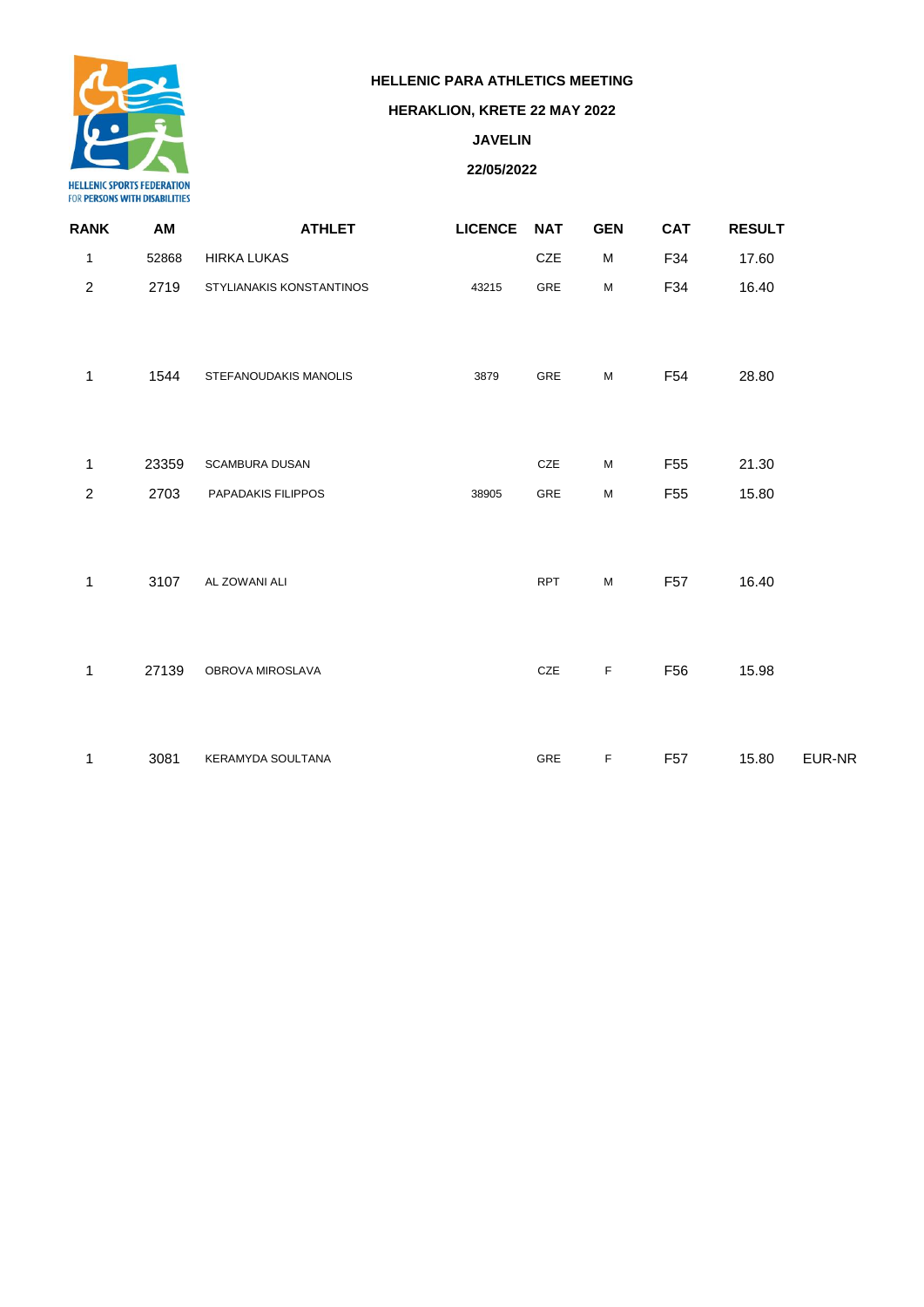

### **HERAKLION, KRETE 22 MAY 2022**

### **JAVELIN**

| <b>RANK</b>  | AM   | <b>ATHLET</b>              | <b>LICENCE</b> | <b>NAT</b> | <b>GEN</b> | <b>CAT</b>      | <b>RESULT</b> |           |
|--------------|------|----------------------------|----------------|------------|------------|-----------------|---------------|-----------|
| $\mathbf{1}$ | 3046 | KATSAROS PANAGIOTIS        |                | GRE        | M          | F <sub>12</sub> | 31.42         |           |
| <b>DNS</b>   | 2691 | PAGONIS IASONAS            |                | GRE        | М          | F <sub>20</sub> | ۰             |           |
| 1            | 2099 | <b>GELES KONSTANTINOS</b>  | 36249          | GRE        | M          | F37             | 30.62         |           |
| 1            | 2718 | <b>GIAKOUMAKIS MANOLIS</b> | 43530          | GRE        | М          | F44             | 37.12         | <b>NR</b> |
| 1            | 2049 | KOUKOULAKIS IOANNIS        |                | GRE        | M          | F46             | 27.11         |           |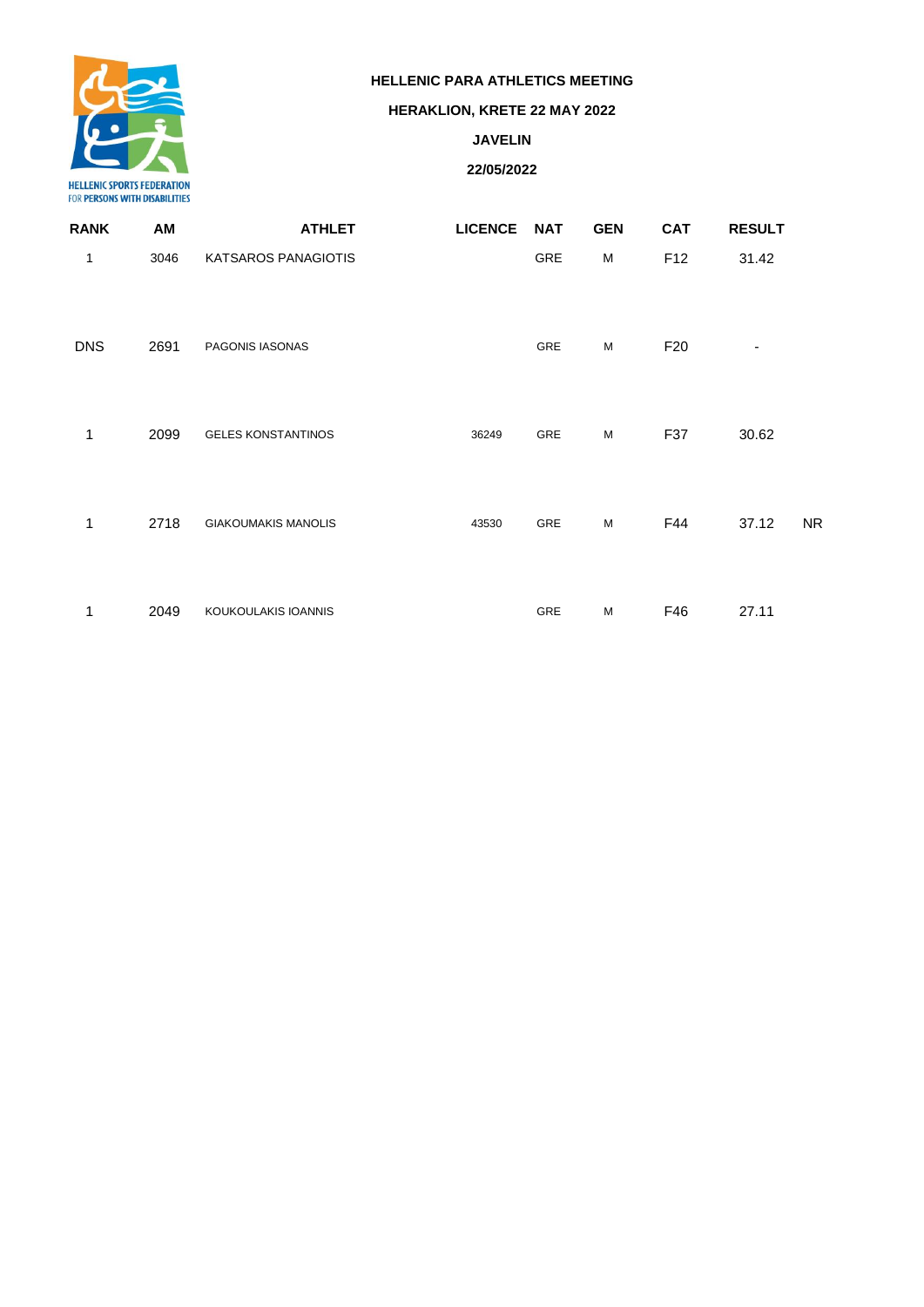

# **HERAKLION, KRETE 22 MAY 2022**

### **SHOT PUT**

| RANK           | AM    | <b>ATHLET</b>            | <b>LICENCE</b> | <b>NAT</b> | <b>GEN</b> | <b>CAT</b>      | <b>RESULT</b> |
|----------------|-------|--------------------------|----------------|------------|------------|-----------------|---------------|
| 1              | 2719  | STYLIANAKIS KONSTANTINOS | 43215          | GRE        | M          | F34             | 07.90         |
| $\overline{2}$ | 52868 | <b>HIRKA LUKAS</b>       |                | CZE        | M          | F34             | 06.87         |
| $\sqrt{3}$     | 2685  | TSITSIPAS AGGELOS        |                | GRE        | M          | F34             | 06.60         |
| <b>DNS</b>     | 1955  | <b>TZANAKIS EFRAIM</b>   |                | GRE        | M          | F34             |               |
|                |       |                          |                |            |            |                 |               |
|                |       |                          |                |            |            |                 |               |
| 1              | 2703  | PAPADAKIS FILIPPOS       | 38905          | GRE        | ${\sf M}$  | F <sub>55</sub> | 07.66         |
| $\mathbf{2}$   | 23359 | SCAMBURA DUSAN           |                | CZE        | M          | F <sub>55</sub> | 07.14         |
|                |       |                          |                |            |            |                 |               |
|                |       |                          |                |            |            |                 |               |
| 1              | 3107  | AL ZOWANI ALI            |                | <b>RPT</b> | M          | F <sub>57</sub> | 06.90         |
|                |       |                          |                |            |            |                 |               |
| 1              | 27139 | OBROVA MIROSLAVA         |                |            | F          | F <sub>56</sub> | 06.83         |
|                |       |                          |                |            |            |                 |               |
|                |       |                          |                |            |            |                 |               |
| 1              | 3081  | KERAMYDA SOULTANA        |                | GRE        | F          | F <sub>57</sub> | 06.03         |
|                |       |                          |                |            |            |                 |               |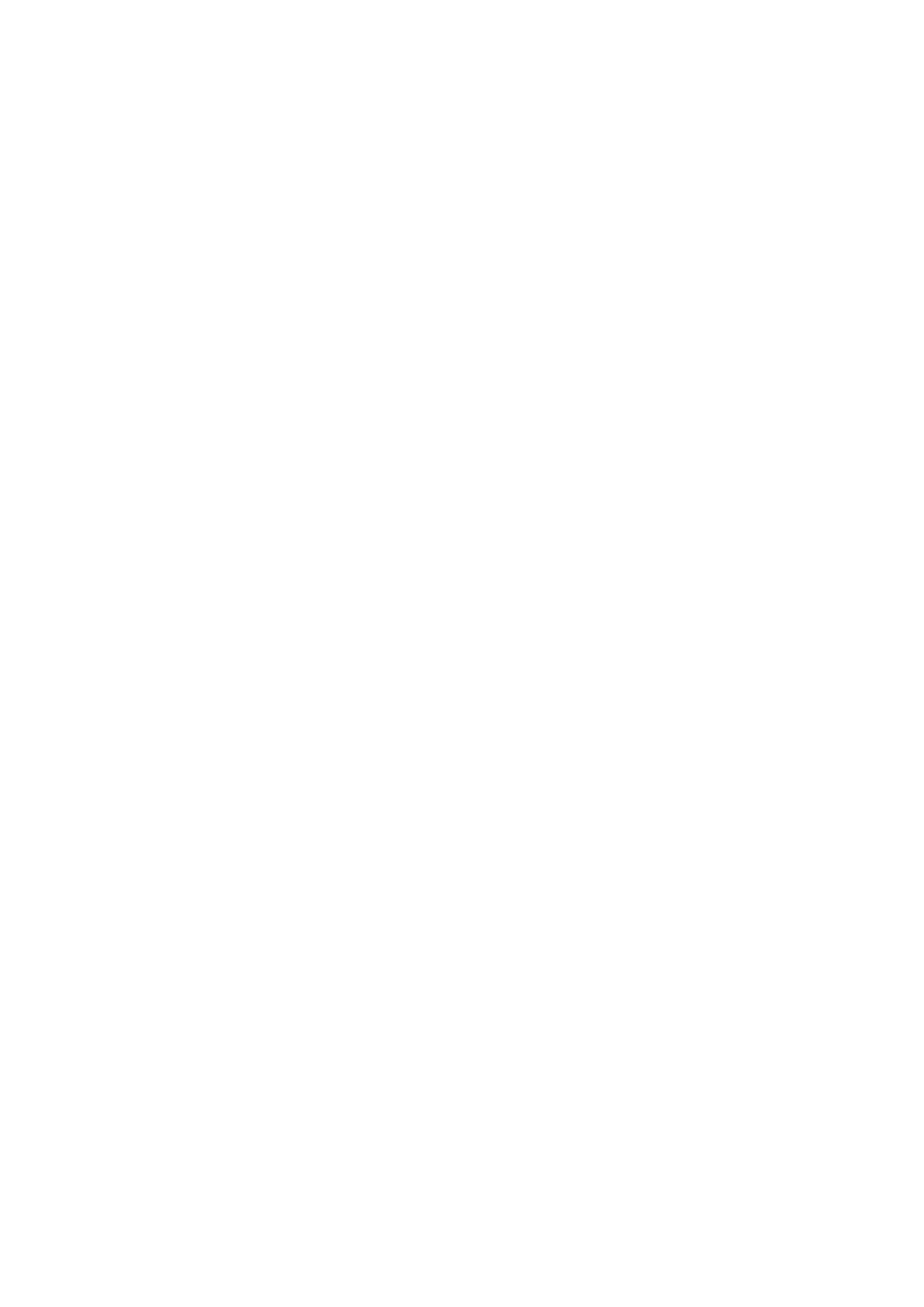

# **HERAKLION, KRETE 22 MAY 2022**

## **DISCUS THROW**

| <b>RANK</b> | AM    | <b>ATHLET</b>               | <b>LICENCE</b> | <b>NAT</b> | <b>GEN</b> | <b>CAT</b>      | <b>RESULT</b> |
|-------------|-------|-----------------------------|----------------|------------|------------|-----------------|---------------|
| 1           | 23359 | <b>SCAMBURA DUSAN</b>       |                | <b>CZE</b> | M          | F <sub>55</sub> | 23.58         |
| 1           | 2363  | <b>TZOUNIS KONSTANTINOS</b> | 33476          | GRE        | M          | F56             | 41.56         |
| 1           | 2342  | <b>KACANU EVA</b>           |                |            | F          | F54             | 11.12         |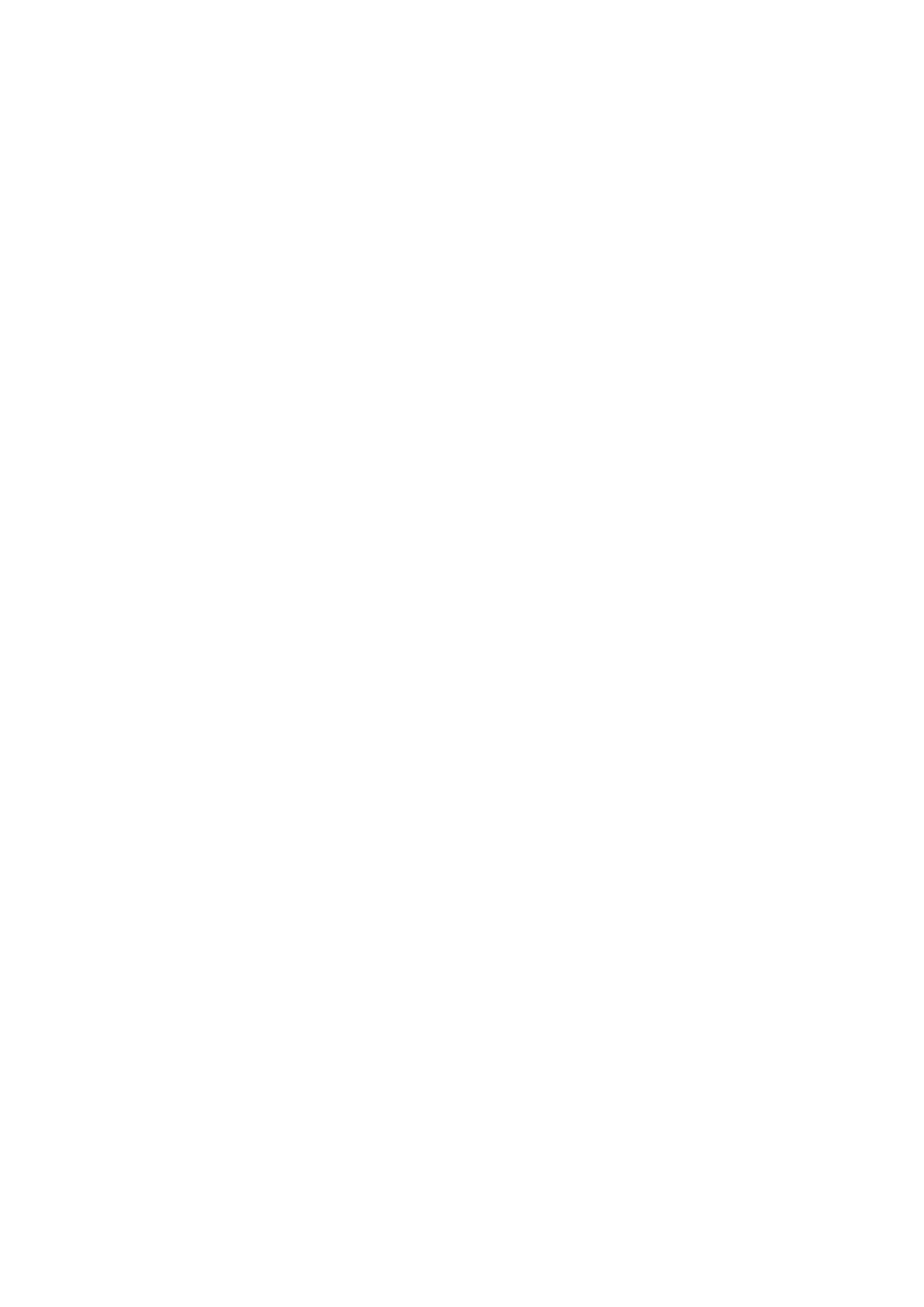

### **HERAKLION, KRETE 22 MAY 2022**

## **SHOT PUT**

| <b>RANK</b>    | AM   | <b>ATHLET</b>             | <b>LICENCE</b> | <b>NAT</b> | <b>GEN</b> | <b>CAT</b>      | <b>RESULT</b> |         |
|----------------|------|---------------------------|----------------|------------|------------|-----------------|---------------|---------|
| 1              | 2308 | KONSTANTINIDIS ATHANASIOS | 27040          | GRE        | M          | F32             | 11.36         | EUR-NR- |
| 2              | 1099 | ZISIDIS DIMITRIOS         | 3298           | GRE        | M          | F32             | 08.70         |         |
| 1              | 292  | FERNANTES CHE JON         | 2084           | GRE        | M          | F <sub>53</sub> | 07.12         |         |
| 1              | 1544 | STEFANOUDAKIS MANOLIS     | 3879           | GRE        | M          | F54             | 08.19         |         |
| $\overline{2}$ | 2372 | MPOURLIS APOSTOLOS        |                | GRE        | M          | F54             | 06.82         |         |
| 1              | 1573 | LIAGKOU ANTHI             | 13772          | GRE        | F.         | F33             | 05.80         | NR-     |
| 1              | 2342 | KACANU EVA                |                |            | F          | F54             | 05.10         |         |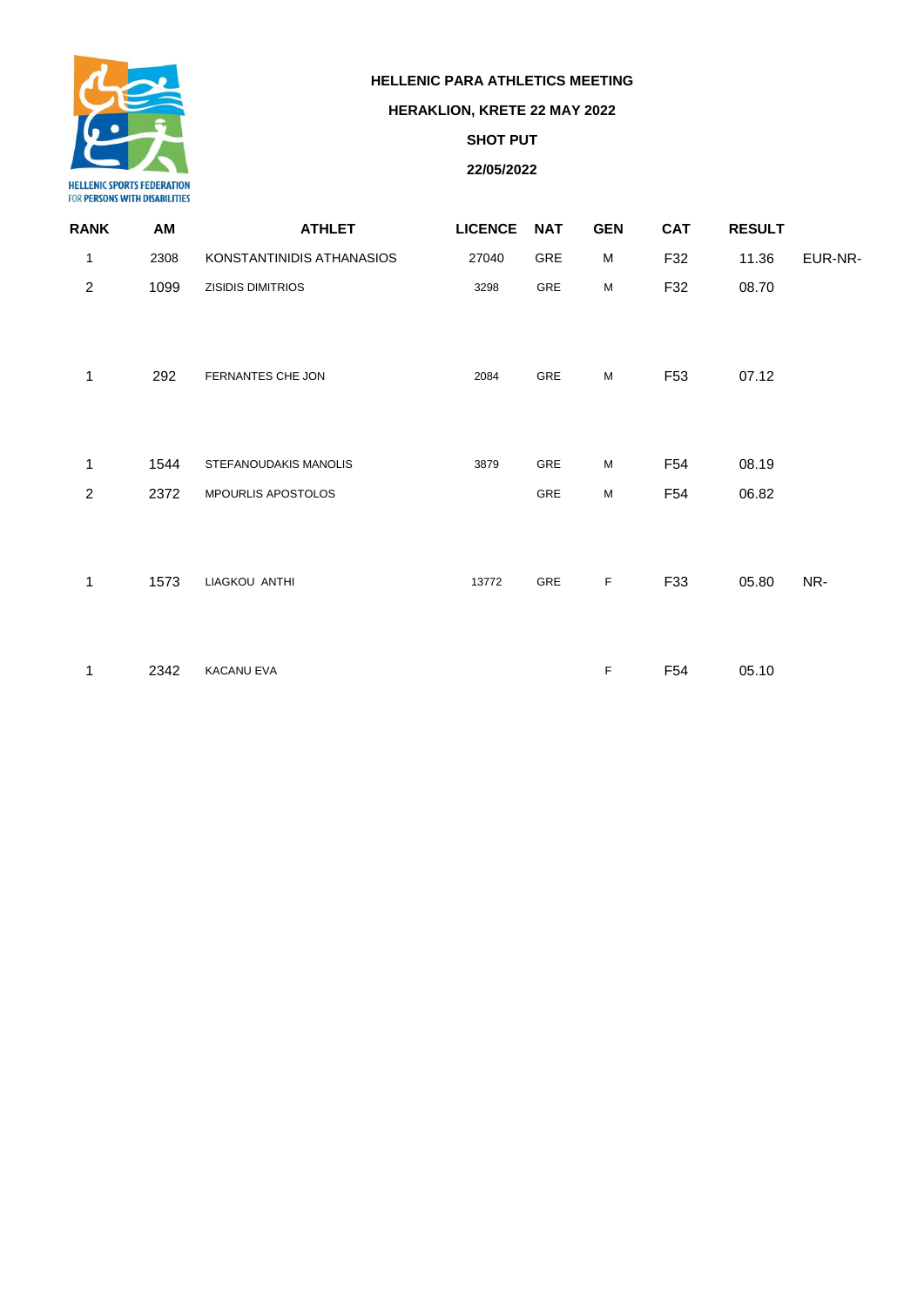

# **HERAKLION, KRETE 22 MAY 2022**

## **CLUB THROW**

| <b>RANK</b> | AM   | <b>ATHLET</b>        | <b>LICENCE</b> | NAT        | <b>GEN</b> | <b>CAT</b> | <b>RESULT</b> |
|-------------|------|----------------------|----------------|------------|------------|------------|---------------|
| 1           | 1859 | KARNIAVOURAS GIORGOS | 23262          | <b>GRE</b> | M          | F51        | 22.37         |
| 2           | 2779 | ZACHOS IOANNIS       |                | GRE        | M          | F51        | 18.66         |
|             |      |                      |                |            |            |            |               |
|             |      |                      |                |            |            |            |               |
| 1           | 2823 | <b>ISSA ALIA</b>     |                | <b>RPT</b> | F          | F32        | 14.45         |
|             |      |                      |                |            |            |            |               |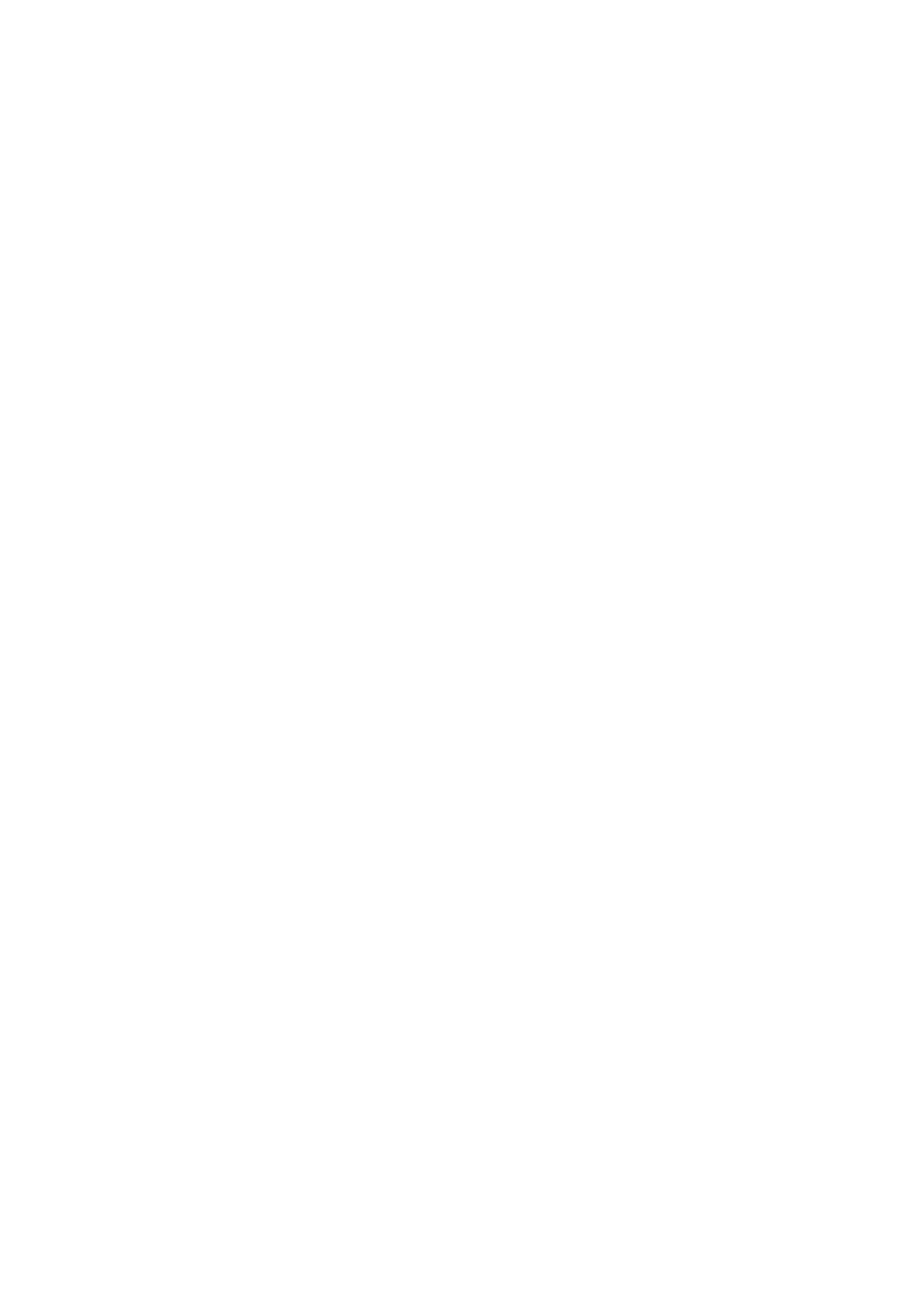



### **HERAKLION, KRETE 22 MAY 2022**

### **LONG JUMP**

| AM   | <b>ATHLET</b>               | <b>LICENCE</b> | <b>NAT</b>  | <b>GEN</b>  | <b>CAT</b>      | <b>RESULT</b> |             |
|------|-----------------------------|----------------|-------------|-------------|-----------------|---------------|-------------|
| 2926 | PRODROMOU ATHANASIOS        | 41998          | GRE         | ${\sf M}$   | T <sub>20</sub> | 06.65         |             |
| 2709 | <b>TOPOUZIS VASILIOS</b>    |                | GRE         | M           | T <sub>20</sub> | 05.47         |             |
|      |                             |                |             |             |                 |               |             |
|      |                             |                |             |             |                 |               |             |
| 848  | PETROPOULOS ANASTASIOS      | 7796           | GRE         | M           | T36             | 04.91         |             |
| 3084 | MPIRMPILHS GEORGIOS         | 3084           | GRE         | M           | <b>T36</b>      | 04.32         |             |
|      |                             |                |             |             |                 |               |             |
|      |                             |                |             |             |                 |               |             |
| 2337 | KAMARAS KONSTANTINOS        | 23596          | GRE         | M           | T37             | 06.02         |             |
| 2626 | <b>GIALOURIS DIMITRIOS</b>  |                | GRE         | M           | T37             | 05.10         |             |
|      |                             |                |             |             |                 |               |             |
|      |                             |                |             |             |                 |               |             |
| 1431 | KOSTAKIS GEORGIOS           | 8468           | GRE         | M           | T46             | 06.41         |             |
|      |                             |                |             |             |                 |               |             |
|      |                             |                |             |             |                 |               |             |
| 2693 | MALAKOPOULOS STYLIANOS      | 33531          | GRE         | M           | T62             | <b>AKYPO</b>  |             |
|      |                             |                |             |             |                 |               |             |
|      |                             |                |             |             |                 |               | +1.4 ΑΝΕΜΟΣ |
| 2888 | ANYFANTIS GEORGIOS          | 43026          | ${\sf GRE}$ | M           | T63             | 05.22         | ${\sf NR}$  |
|      |                             |                |             |             |                 |               |             |
|      |                             |                |             |             |                 |               |             |
| 2931 | KOURDIS ANASTASIOS          | 43079          | GRE         | M           | T64             | 06.40         |             |
| 2438 | <b>VELTSIS KONSTANTINOS</b> | 28724          | GRE         | M           | T64             | <b>AKYPO</b>  |             |
|      |                             |                |             |             |                 |               |             |
|      |                             |                |             |             |                 |               |             |
| 1499 | SMARAGDI STYLIANI           | 8563           | GRE         | $\mathsf F$ | T47             | 05.22         |             |
|      |                             |                |             |             |                 |               |             |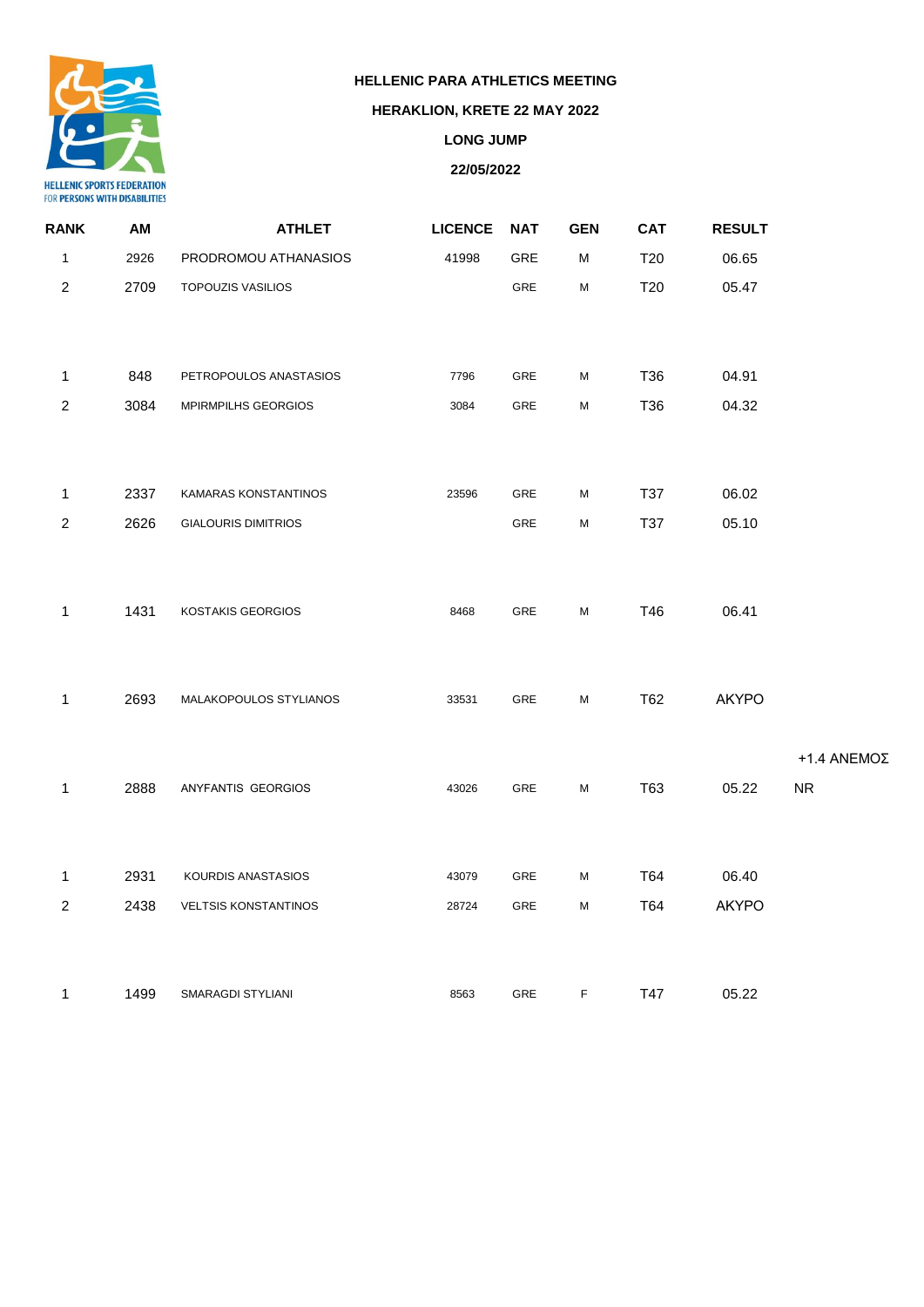

# **HERAKLION, KRETE 22 MAY 2022**

**SHOT PUT**

| <b>RANK</b> | AM   | <b>ATHLET</b>               | <b>LICENCE</b> | <b>NAT</b> | <b>GEN</b> | <b>CAT</b>      | <b>RESULT</b> |
|-------------|------|-----------------------------|----------------|------------|------------|-----------------|---------------|
|             | 1492 | MANTOUDI ZOI                | 11887          | <b>GRE</b> | F          | F <sub>20</sub> | 13.29         |
| 2           | 1695 | <b>KYRGIOVANAKI VALASIA</b> | 11888          | <b>GRE</b> | F          | F <sub>20</sub> | 10.53         |
| 3           | 2194 | RODOUSAKI SOFIA             |                | <b>GRE</b> | F          | F <sub>20</sub> | 06.82         |
| 4           | 3012 | PALAMIANAKI EIRINI          |                | <b>GRE</b> | F          | F <sub>20</sub> | 04.65         |
| 5           | 3013 | DANILATOU AGAPI             |                | <b>GRE</b> | F          | F <sub>20</sub> | 02.96         |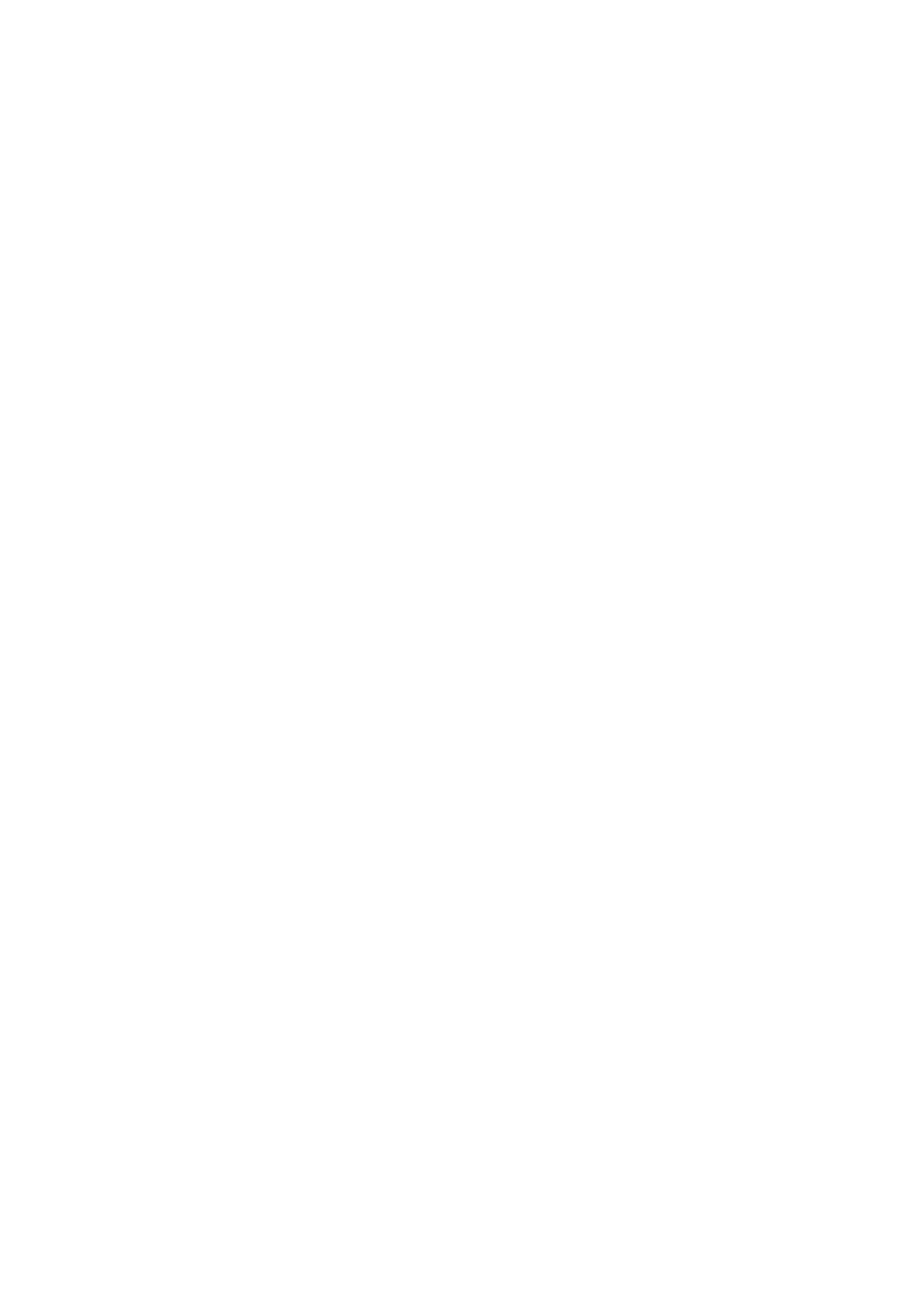

# **HERAKLION, KRETE 22 MAY 2022**

### **400M**

| <b>RANK</b> | AM   | <b>ATHLET</b>             | <b>LICENCE</b> | <b>NAT</b> | <b>GEN</b> | <b>CAT</b>      | <b>RESULT</b> |
|-------------|------|---------------------------|----------------|------------|------------|-----------------|---------------|
| 1           | 2913 | <b>ARAMPATZIS GAVRIIL</b> | 44101          | <b>GRE</b> | M          | T <sub>20</sub> | 00.51.70      |
| 2           | 2709 | <b>TOPOUZIS VASILIOS</b>  |                | GRE        | м          | T <sub>20</sub> | 01.00.19      |
| 3           | 2462 | PALAMIANAKIS GEORGIOS     |                | <b>GRE</b> | M          | T <sub>20</sub> | 01.08.75      |
| 1           | 2249 | <b>SEGKOUNIS GEORGIOS</b> |                | <b>GRE</b> | M          | T37             | 01.15.68      |
| 1           | 2256 | <b>SEVDIKALIS IOANNIS</b> | 27015          | GRE        | M          | T62             | 00.56.45      |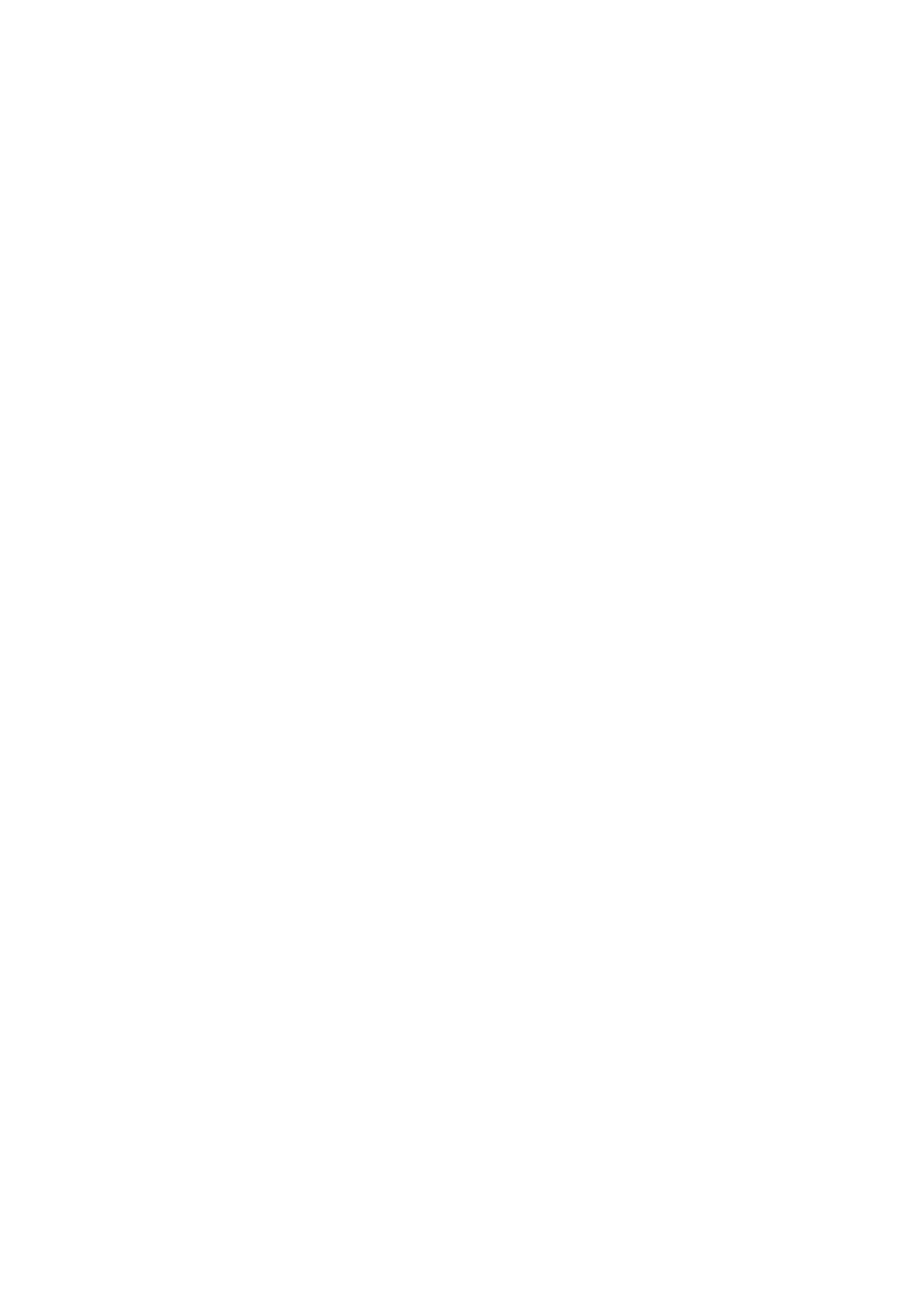

### **HERAKLION, KRETE 22 MAY 2022**

### **SHOT PUT**

| <b>RANK</b>    | AM    | <b>ATHLET</b>                | <b>LICENCE</b> | <b>NAT</b> | <b>GEN</b> | <b>CAT</b>      | <b>RESULT</b> |           |
|----------------|-------|------------------------------|----------------|------------|------------|-----------------|---------------|-----------|
| $\mathbf{1}$   | 1470  | ZYGOURAS ELEFTHERIOS         | 36662          | GRE        | M          | F11             | 10.15         |           |
| $\overline{2}$ | 20479 | <b>TSAGGARIS STELIOS</b>     |                | <b>CYP</b> | M          | F11             | 05.56         |           |
| 1              | 2713  | SANDALAKIS CHRISTOS          |                | GRE        | M          | F <sub>12</sub> | 10.75         | <b>NR</b> |
| 1              | 1965  | <b>TSIKRITSAKIS GEORGIOS</b> |                | GRE        | M          | F <sub>20</sub> | 03.46         |           |
| 1              | 1956  | VAGIANNOPOULOS GEORGIOS      | 15872          | GRE        | M          | F36             | 11.76         |           |
| 1              | 2049  | KOUKOULAKIS IOANNIS          |                | GRE        | M          | F46             | 08.27         |           |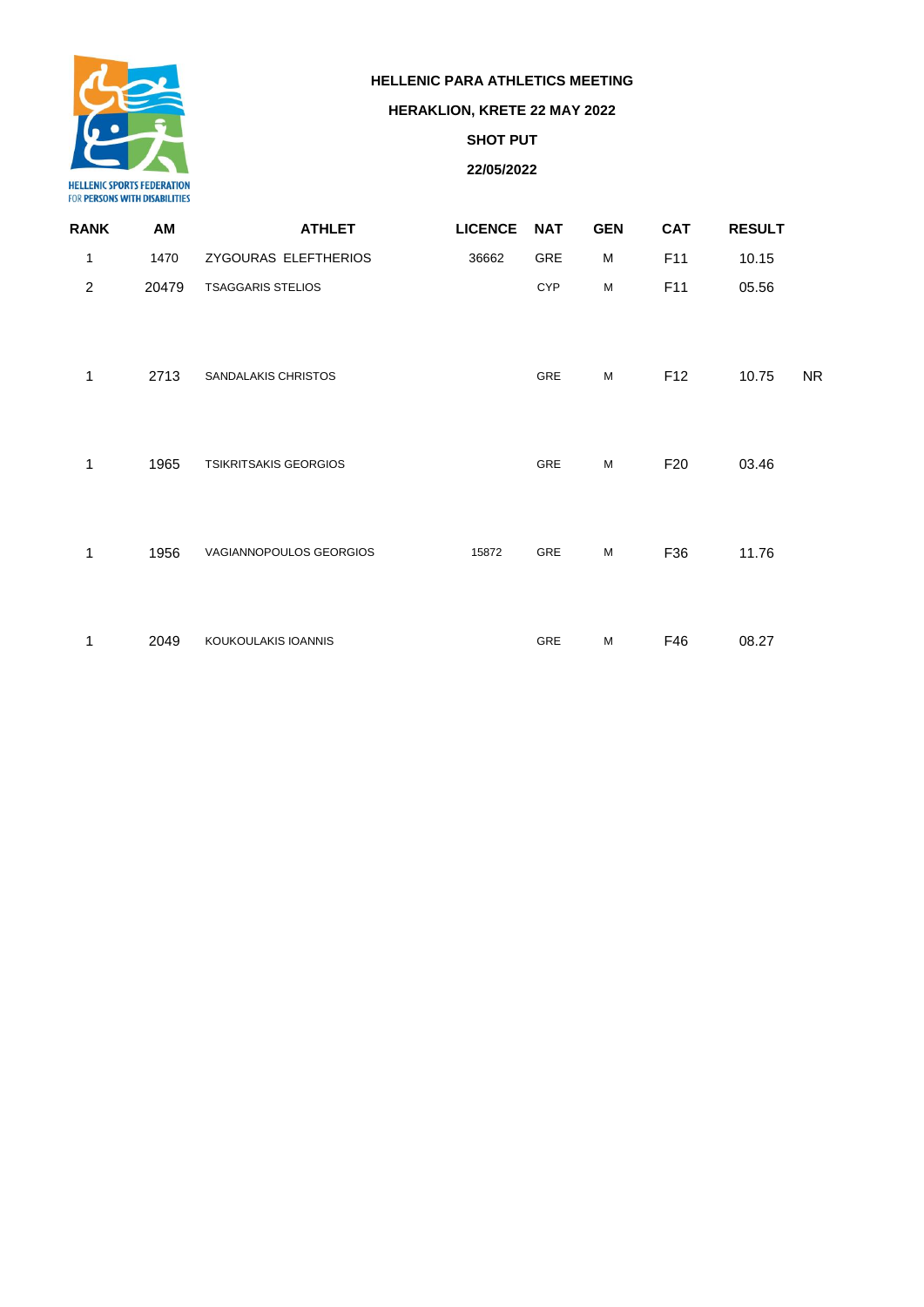

# **HERAKLION, KRETE 22 MAY 2022**

### **100M**

| <b>RANK</b> | ΑM     | <b>ATHLET</b>               | <b>LICENCE</b> | <b>NAT</b> | <b>GEN</b> | <b>CAT</b>                    | <b>RESULT</b> |
|-------------|--------|-----------------------------|----------------|------------|------------|-------------------------------|---------------|
|             | 2497   | ΓΚΑΒΕΛΑΣ ΑΤΗΑΝΑSIOS         | 31347          | GRE        | M          | T <sub>11</sub>               | 00.11.38      |
|             | 161    | <b>GKARAGKANIS SOTIRIOS</b> | 50479          | <b>GRE</b> | M          | <b>GUIDE</b><br><b>RUNNER</b> | 00.11.38      |
| 2           | 20479  | <b>SPANOS LOUKAS</b>        |                | <b>CYP</b> | M          | T11                           | 00.14.56      |
| 2           | 100001 | <b>MISSARIS ANDREAS</b>     |                | <b>CYP</b> | M          | <b>GUIDE</b><br><b>RUNNER</b> | 00.14.56      |

| <b>DNS</b> | 2997 | KARANATSIOU PARASKEVI  | <b>GRE</b> | T11                           | $\overline{\phantom{a}}$ |
|------------|------|------------------------|------------|-------------------------------|--------------------------|
| <b>DNS</b> | 163  | SKONDRIANNI ELEFTHERIA | <b>GRE</b> | <b>GUIDE</b><br><b>RUNNER</b> | -                        |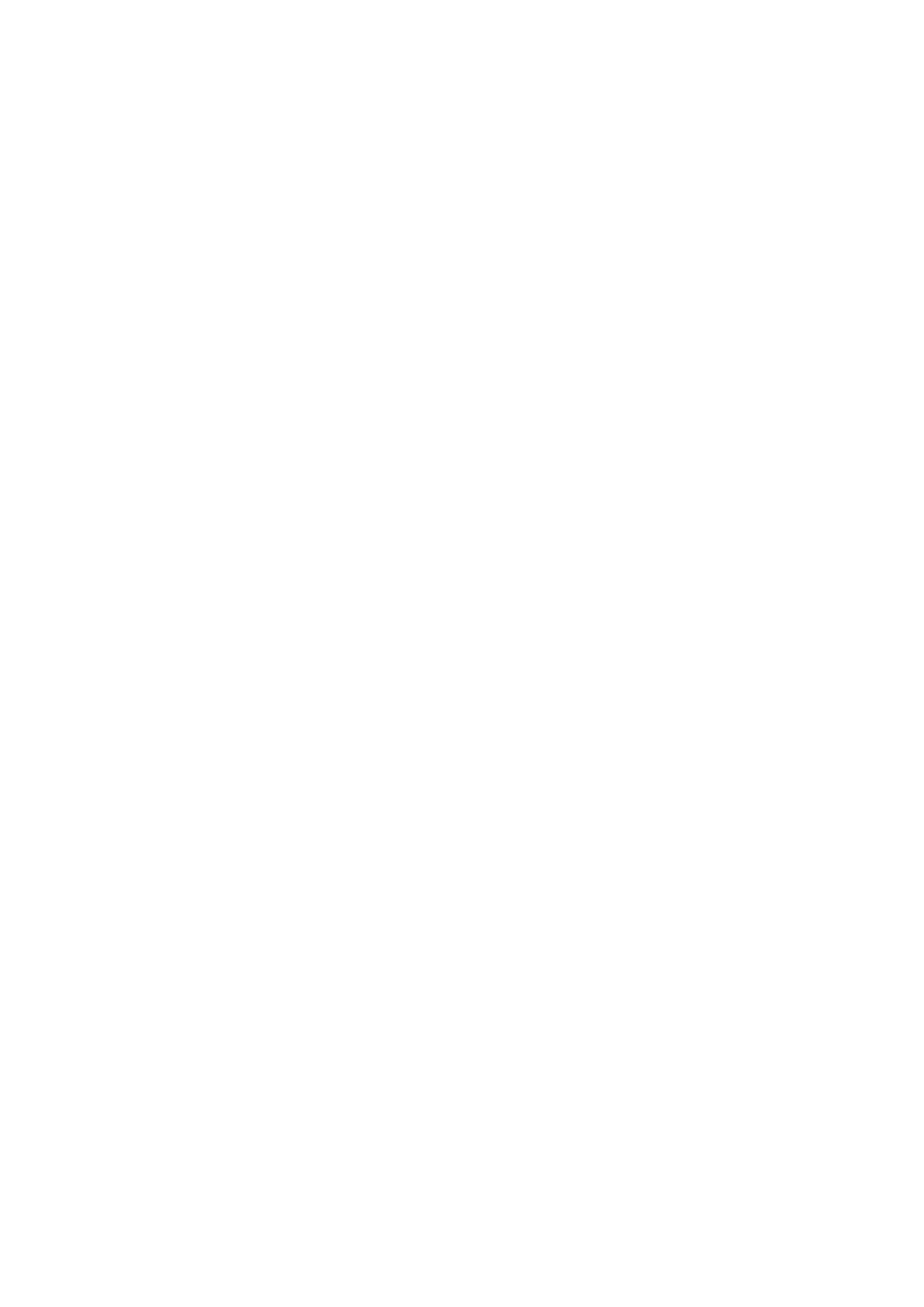

# **HERAKLION, KRETE 22 MAY 2022**

### **100M**

| <b>RANK</b> | AM   | <b>ATHLET</b>                   | <b>LICENCE</b> | <b>NAT</b> | <b>GEN</b> | <b>CAT</b>      | <b>RESULT</b> |
|-------------|------|---------------------------------|----------------|------------|------------|-----------------|---------------|
| 1           | 2659 | <b>VOUGIOUKLIDIS ANASTASIOS</b> | 51026          | <b>GRE</b> | M          | T <sub>35</sub> | 00.14.89      |
|             |      |                                 |                |            |            |                 |               |
| 1           | 1162 | PROTONOTARIOS LOUKAS-IOANNIS    | 8556           | <b>GRE</b> | M          | T36             | 00.13.84      |
| 2           | 848  | PETROPOULOS ANASTASIOS          | 7796           | <b>GRE</b> | M          | T36             | 00.14.08      |
|             |      |                                 |                |            |            |                 |               |
| 1           | 2081 | <b>GANTES IASONAS</b>           | 18514          | <b>GRE</b> | M          | T37             | 00.13.09      |
|             |      |                                 |                |            |            |                 |               |
|             |      |                                 |                |            |            |                 |               |
| 1           | 2888 | ANYFANTIS GEORGIOS              | 43026          | GRE        | M          | T63             | 00.14.61      |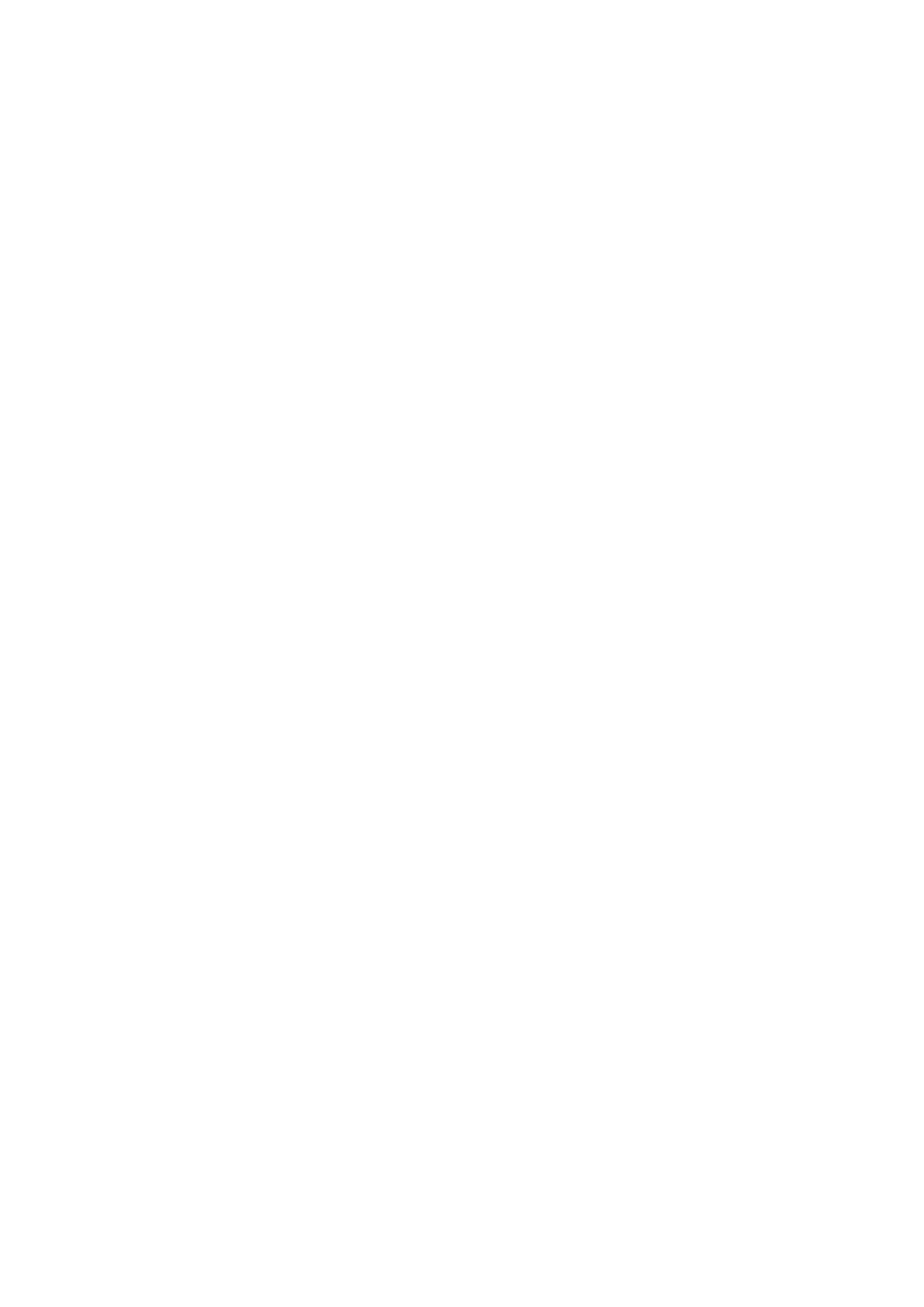

### **HERAKLION, KRETE 22 MAY 2022**

### **DISCUS THROW**

| <b>RANK</b> | AM   | <b>ATHLET</b>             | <b>LICENCE</b> | <b>NAT</b> | <b>GEN</b> | <b>CAT</b>      | <b>RESULT</b> |       |
|-------------|------|---------------------------|----------------|------------|------------|-----------------|---------------|-------|
| 1           | 2207 | <b>BRANTIS NIKOLAOS</b>   | 30707          | <b>GRE</b> | м          | F <sub>11</sub> | 33.12         |       |
| 1           | 2713 | SANDALAKIS CHRISTOS       |                | <b>GRE</b> | М          | F <sub>12</sub> | 25.70         |       |
| 1           | 2256 | <b>SEVDIKALIS IOANNIS</b> | 27015          | GRE        | М          | F62             | 29.38         | EUR-W |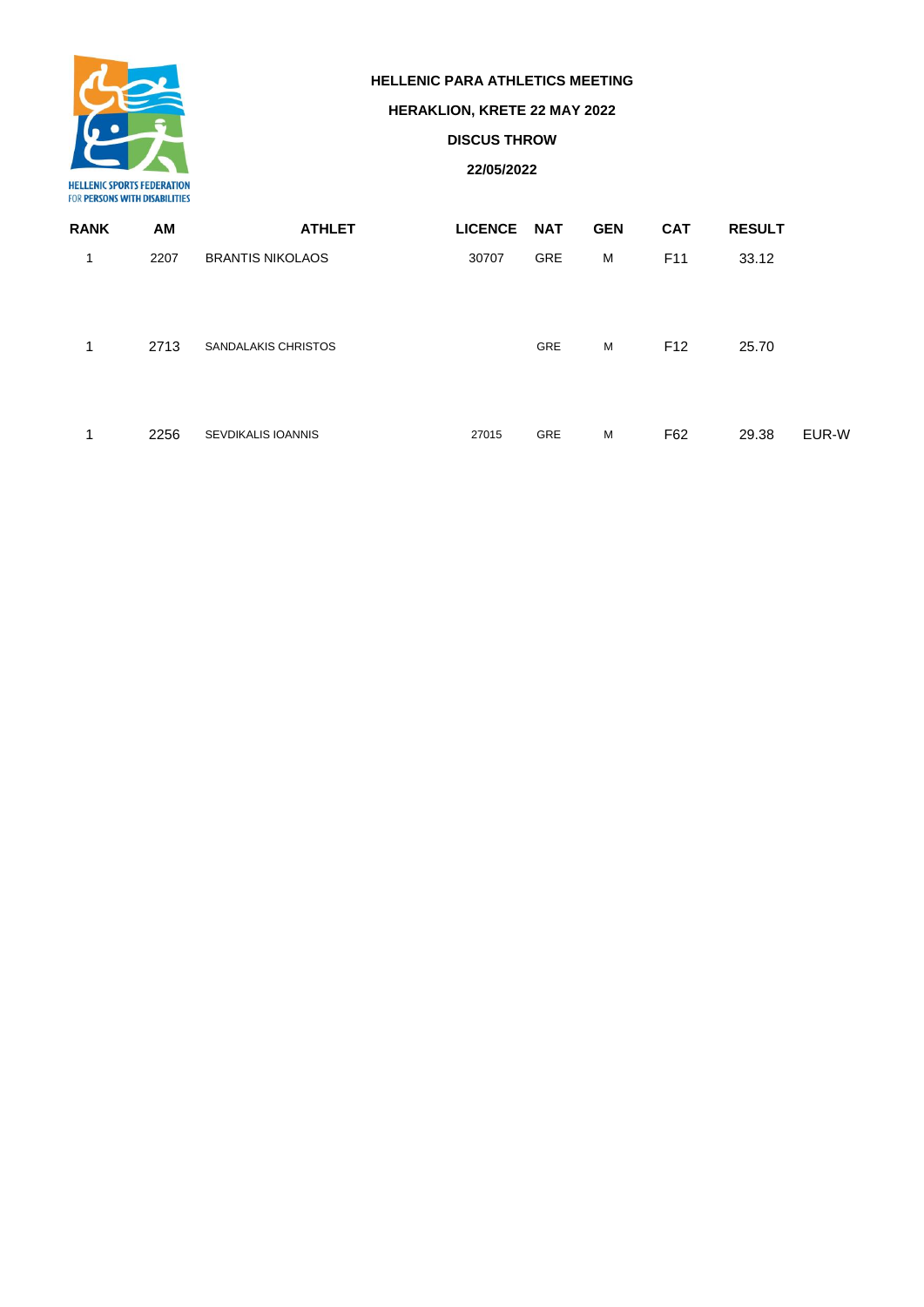

### **HERAKLION, KRETE 22 MAY 2022**

#### **200M**

| <b>RANK</b>    | AM     | <b>ATHLET</b>               | <b>LICENCE</b> | <b>NAT</b> | <b>GEN</b> | <b>CAT</b>                    | <b>RESULT</b> |            |
|----------------|--------|-----------------------------|----------------|------------|------------|-------------------------------|---------------|------------|
| 1              | 2497   | ΓΚΑΒΕΛΑΣ ΑΤΗΑΝΑSIOS         | 31347          | GRE        | M          | T11                           | 00.22.79      | <b>EUR</b> |
| 1              | 161    | <b>GKARAGKANIS SOTIRIOS</b> | 50479          | GRE        | M          | <b>GUIDE</b><br><b>RUNNER</b> | 00.22.79      |            |
| $\overline{2}$ | 20479  | <b>SPANOS LOUKAS</b>        |                | <b>CYP</b> | M          | T11                           | 00.30.75      |            |
| $\overline{2}$ | 100001 | <b>MISSARIS ANDREAS</b>     |                | <b>CYP</b> | M          | <b>GUIDE</b><br><b>RUNNER</b> | 00.30.75      |            |
|                |        |                             |                |            |            |                               |               |            |
| 1              | 2081   | <b>GANTES IASONAS</b>       | 18514          | GRE        | M          | T37                           | 00.26.63      |            |
| 2              | 2249   | <b>SEGKOUNIS GEORGIOS</b>   |                | <b>GRE</b> | M          | T37                           | 00.33.12      |            |
|                |        |                             |                |            |            |                               |               |            |
| <b>DNS</b>     | 2997   | KARANATSIOU PARASKEVI       |                | <b>GRE</b> | F          | T11                           | ٠             |            |
| <b>DNS</b>     | 82     | MARKOPOULOS GEORGIOS        |                | GRE        | M          | <b>GUIDE</b><br><b>RUNNER</b> | -             |            |